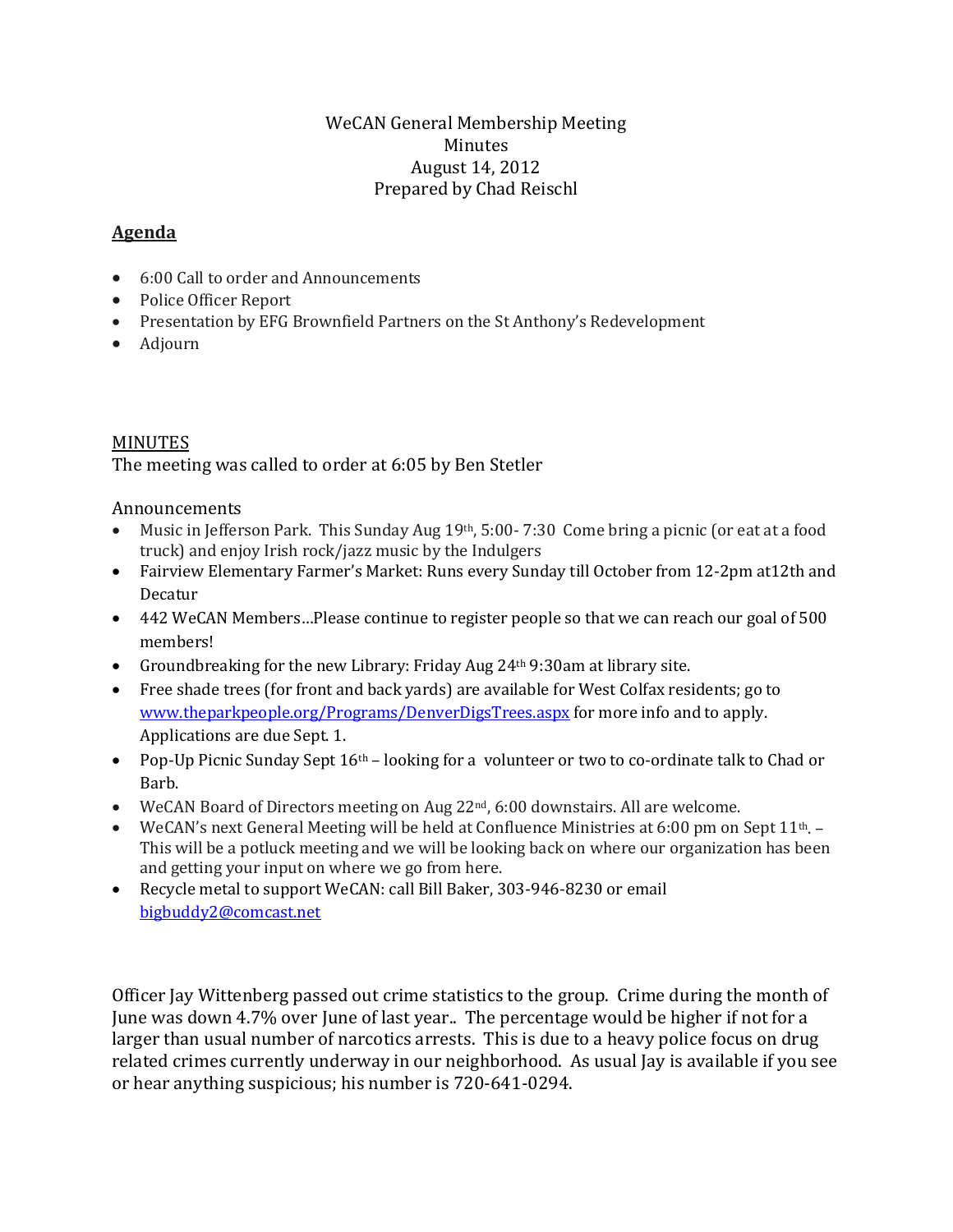Jordan Trainor from Susan Shepherd's office was at the meeting. She handed out Susan's newsletter and pointed out the Mayor's "Cabinet in the Community being held this week and Susan's regular office hours (at which she usually has few visitors so come on down and say hi)

With that, Cameron from EFG Brownfield Partners got up to speak about the happenings with St. Anthony's. The following is a summary of his presentation.

- Background:
	- o EFG signed a letter of intent to purchase the property in Feb of this year
	- o The purchase contract was signed on June first, giving EFG six months to perform due diligence on the property. (this gives them an opportunity to make sure there are no big surprises that would make redevelopment not work for them)
	- o They're pretty sure they aren't going to find anything that will stop them from purchasing the property and will likely close on the property in January 2013.
- Plans for the site:
	- $\circ$  EFG is planning to align the site plan for the project with the St Anthony Central Redevelopment Task Force report created by members of the community in 2006, as well as the city's neighborhood planning efforts. (West Colfax neighborhood plan and West Corridor Plan)
	- o EFG will demolish the Hospital, and reintroduce the street grid to the site creating 6 new blocks.
	- o The development will be primarily residential with about 800 units (although this could go up to 1000 or beyond if rezoning of the property is allowed and the market demand is there)
	- o There will be some commercial component to the development, likely some small ground-level retail in the base of residential buildings and an as yet undefined commercial component on the block of the site facing Colfax (between Raleigh and Stuart)
	- o There will be a medical presence on the campus. Currently St A's is operating an urgent care/imaging clinic in the Raleigh Building. This will remain for two years. It may remain there or move elsewhere on campus at that time.
- EFG's Role:
	- o EFG will not build the actual buildings.
	- o They will demolish the hospital, create the site plan and put in the street improvements.
	- o EFG will sell the parcels to other developers who will then build the buildings
- Going Forward:
	- o EFG is planning a site planning meeting in September for interested community members,
	- o EFG plans to close on the property in January 2013.
	- o They will immediately start tearing down the hospital (side note: they are planning to recycle as much of the material as possible either on site or off site)
	- o EFG will keep adjacent property owners informed of all aspects of demolition and site construction.